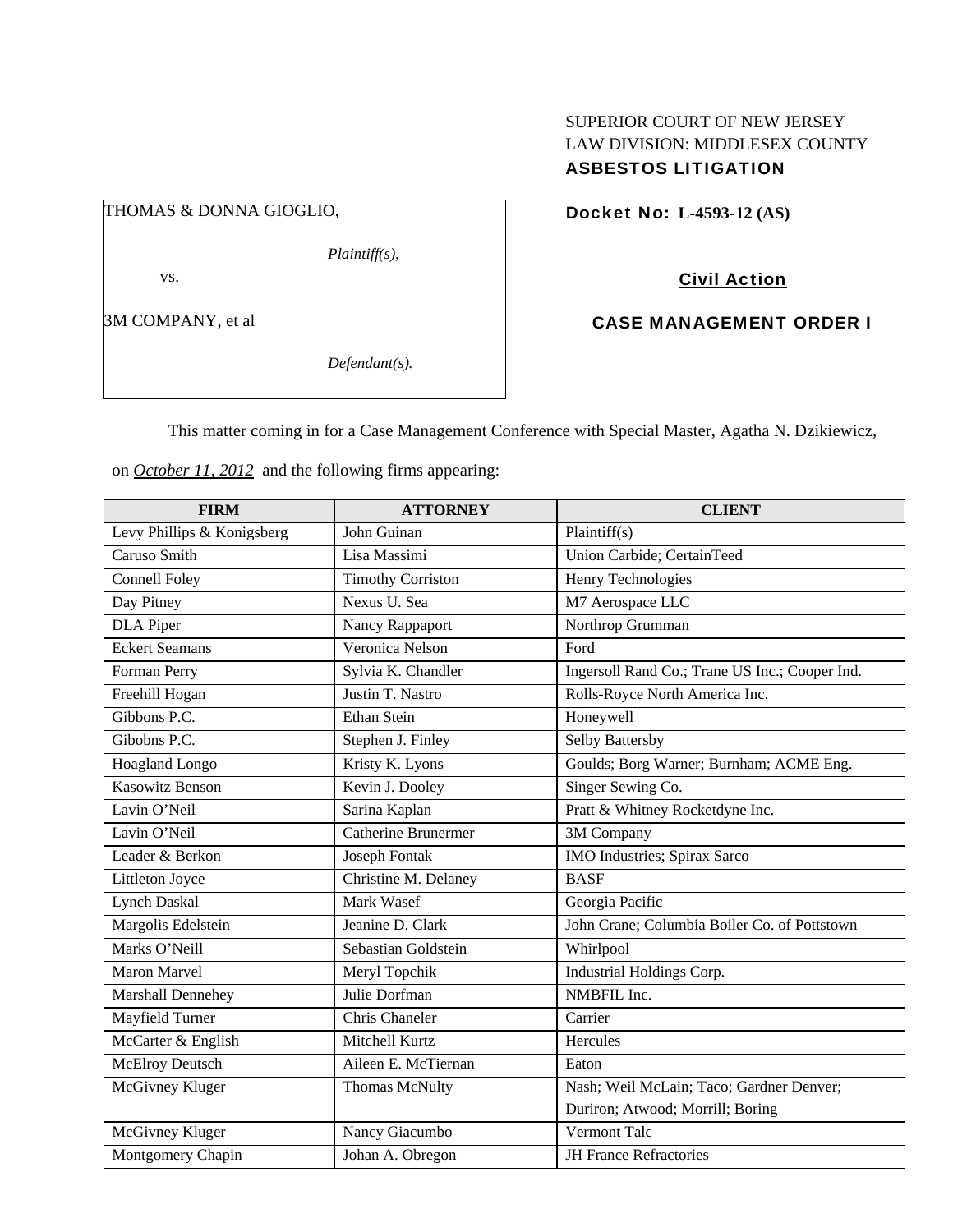| O'Toole Fernandez | Leslie Lombardy               | Dana                                    |
|-------------------|-------------------------------|-----------------------------------------|
| Porzio Bromberg   | <b>Christopher DePhillips</b> | <b>DuPont</b>                           |
| Reilly Janiczek   | Shannon Kelly                 | Aurora Pump; Cleaver Brooks; CR Daniels |
| Salmon Ricchezza  | Justin Callaway               | <b>AGCO</b>                             |
| Wilbraham Lawler  | Trevor J. Mohr                | Air & Liquid Systems Corp.              |
| Wilson Elser      | Gina Calabria                 | <b>Warren Pumps</b>                     |

IT IS on this **16th** day of **October, 2012** *effective from the conference date;*

ORDERED as follows:

Counsel receiving this Order through computerized electronic medium (E-Mail) shall be deemed by the court to have received a copy of the filed original court document. Any document served pursuant to this Order shall be deemed to be served by mail pursuant to *R*.1:5-2.

Defense counsel shall notify plaintiffs' counsel within thirty (30) days of the date of this Order if their client was incorrectly named in the Complaint. Counsel may be barred from raising this defense at a later time for failure to comply.

#### **DISCOVERY**

| November 9, 2012  | Defendants shall serve answers to standard interrogatories by this date.                                                                                                                                    |
|-------------------|-------------------------------------------------------------------------------------------------------------------------------------------------------------------------------------------------------------|
| November 16, 2012 | Plaintiff shall propound supplemental interrogatories and document requests by<br>this date.                                                                                                                |
| December 14, 2012 | Defendants shall serve answers to supplemental interrogatories and document<br>requests by this date.                                                                                                       |
| November 16, 2012 | Defendants shall propound supplemental interrogatories and document requests<br>by this date.                                                                                                               |
| December 14, 2012 | Plaintiff shall serve answers to supplemental interrogatories and document<br>requests by this date.                                                                                                        |
| March 15, 2013    | Fact discovery, including depositions, shall be completed by this date. Plaintiff's<br>counsel shall contact the Special Master within one week of this deadline if all<br>fact discovery is not completed. |
| March 15, 2013    | Depositions of corporate representatives shall be completed by this date.                                                                                                                                   |

#### **EARLY SETTLEMENT**

March 29, 2013 Settlement demands shall be served on all counsel and the Special Master by this date.

\_\_\_\_\_\_\_\_\_\_\_\_\_\_\_\_\_\_\_\_\_\_\_\_\_\_\_\_\_\_\_\_\_\_\_\_\_\_\_\_\_\_\_\_\_\_\_\_\_\_\_\_\_\_\_\_\_\_\_\_\_\_\_\_\_\_\_\_\_\_\_\_\_\_\_\_\_\_\_\_\_\_\_\_\_\_\_\_\_\_\_\_\_\_\_\_\_\_\_\_\_\_\_\_\_\_\_\_\_\_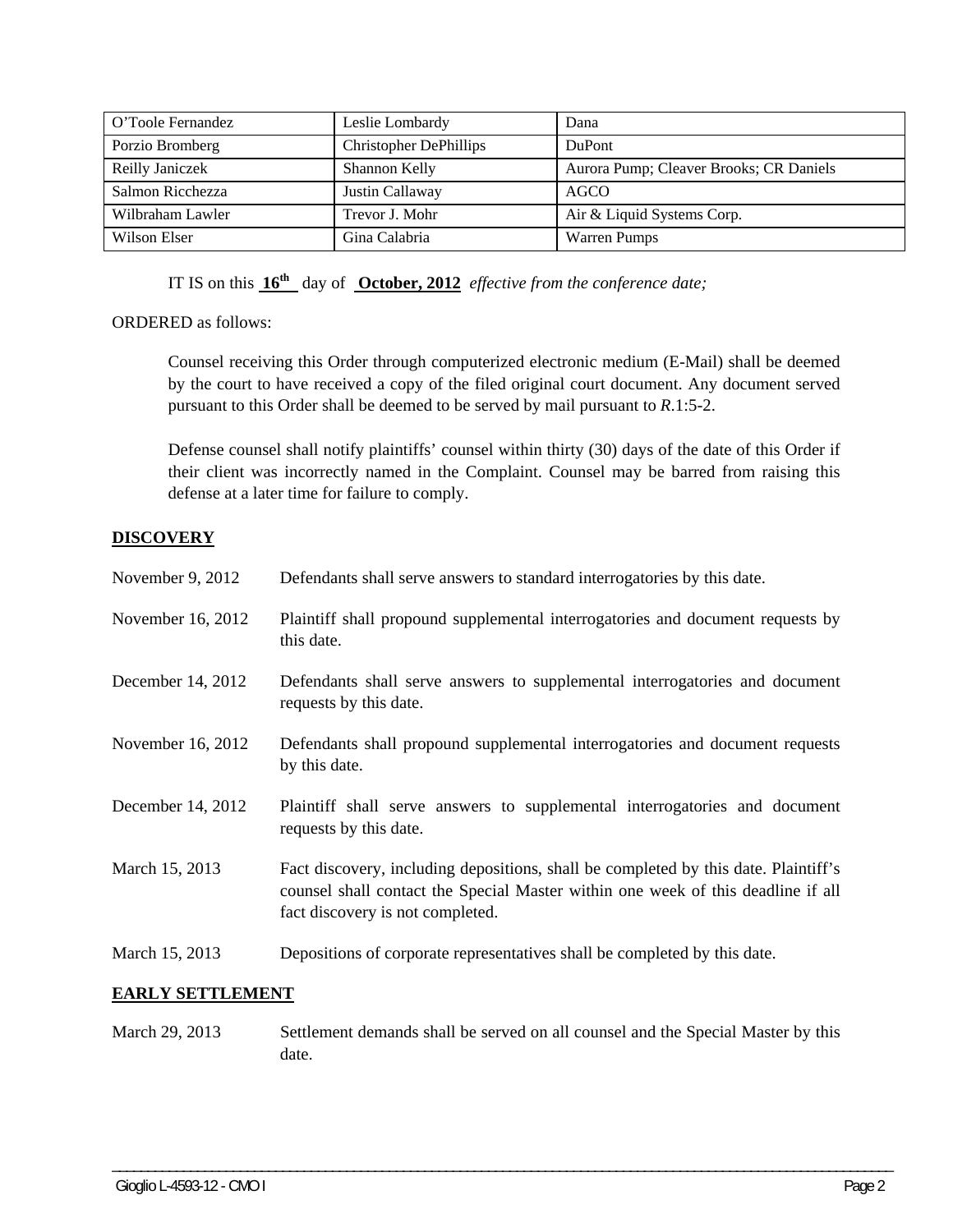#### **SUMMARY JUDGMENT MOTION PRACTICE**

- April 5, 2013 Summary judgment motions limited to product identification issues shall be filed no later than this date.
- May 3, 2013 Last return date for product identification summary judgment motions.

#### **OTHER MOTIONS**

May 24, 2013 Return date.

#### **MEDICAL DEFENSE**

- November 2, 2012 Any defendant wishing to present a medical defense shall advise all counsel of its intention by entering a Notice of Appearance of Defense Medical Counsel by this date. Any defendant who does not file such an appearance by this date may be foreclosed from asserting a medical defense.
- November 30, 2012 Plaintiff shall serve additional medical expert reports by this date.
- November 30, 2012 Plaintiff is to arrange for the transfer of pathology specimens and x-rays, if any, by this date.
- May 17, 2013 Defendants shall identify its medical experts and serve medical expert reports, if any, by this date.

#### **LIABILITY EXPERT REPORTS**

- April 15, 2013 Plaintiff shall identify its liability experts and serve liability expert reports or a certified expert statement by this date or waive any opportunity to rely on liability expert testimony.
- May 17, 2013 Defendants shall identify its liability experts and serve liability expert reports, if any, by this date or waive any opportunity to rely on liability expert testimony.

#### **EXPERT DEPOSITIONS**

June 7, 2013 Expert depositions shall be completed by this date. To the extent that plaintiff and defendant generic experts have been deposed before, the parties seeking that deposition in this case must file an application before the Special Master and demonstrate the necessity for that deposition. To the extent possible, documents requested in a deposition notice directed to an expert shall be produced three days in advance of the expert deposition. The expert shall not be required to produce documents that are readily accessible in the public domain.

\_\_\_\_\_\_\_\_\_\_\_\_\_\_\_\_\_\_\_\_\_\_\_\_\_\_\_\_\_\_\_\_\_\_\_\_\_\_\_\_\_\_\_\_\_\_\_\_\_\_\_\_\_\_\_\_\_\_\_\_\_\_\_\_\_\_\_\_\_\_\_\_\_\_\_\_\_\_\_\_\_\_\_\_\_\_\_\_\_\_\_\_\_\_\_\_\_\_\_\_\_\_\_\_\_\_\_\_\_\_